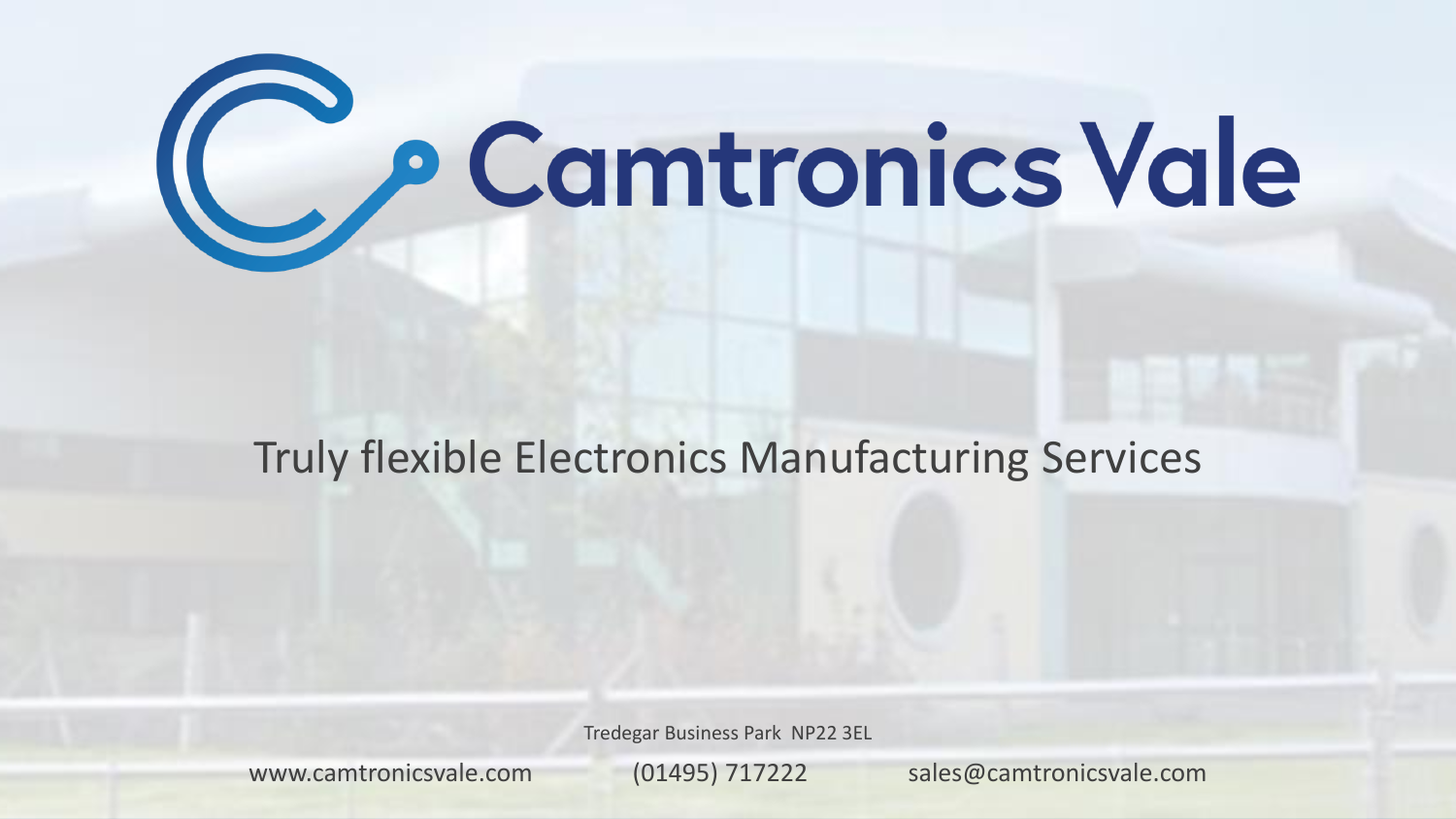### **Experience**

Camtronics Vale has been providing Electronics Manufacturing Services for over 25 years. Our vastly experienced team has encountered most of the challenges the industry has to offer and you can be confident that your product is in safe hands.

#### **Quotation**

At the time of quotation, we assess both the engineering and material requirements of your product in conjunction with the delivery leadtime you need. This means that the price we offer is fixed for that quotation, unless you request changes to be made. Material availability is checked and, where possible, we will suggest alternatives if a specified part is unavailable in the required leadtime. We don't *quote low* to gain your business, then attempt to upsell due to material issues.

#### Project Management

We will support your full product cycle, from prototype to full production quantities. A dedicated Engineer will manage the first order of your product from order placement to delivery.

A full engineering evaluation occurs when we receive your order, including ratification of your data, so any issues we discover can be communicated at the earliest opportunity. This mitigates the risk of last minute surprises.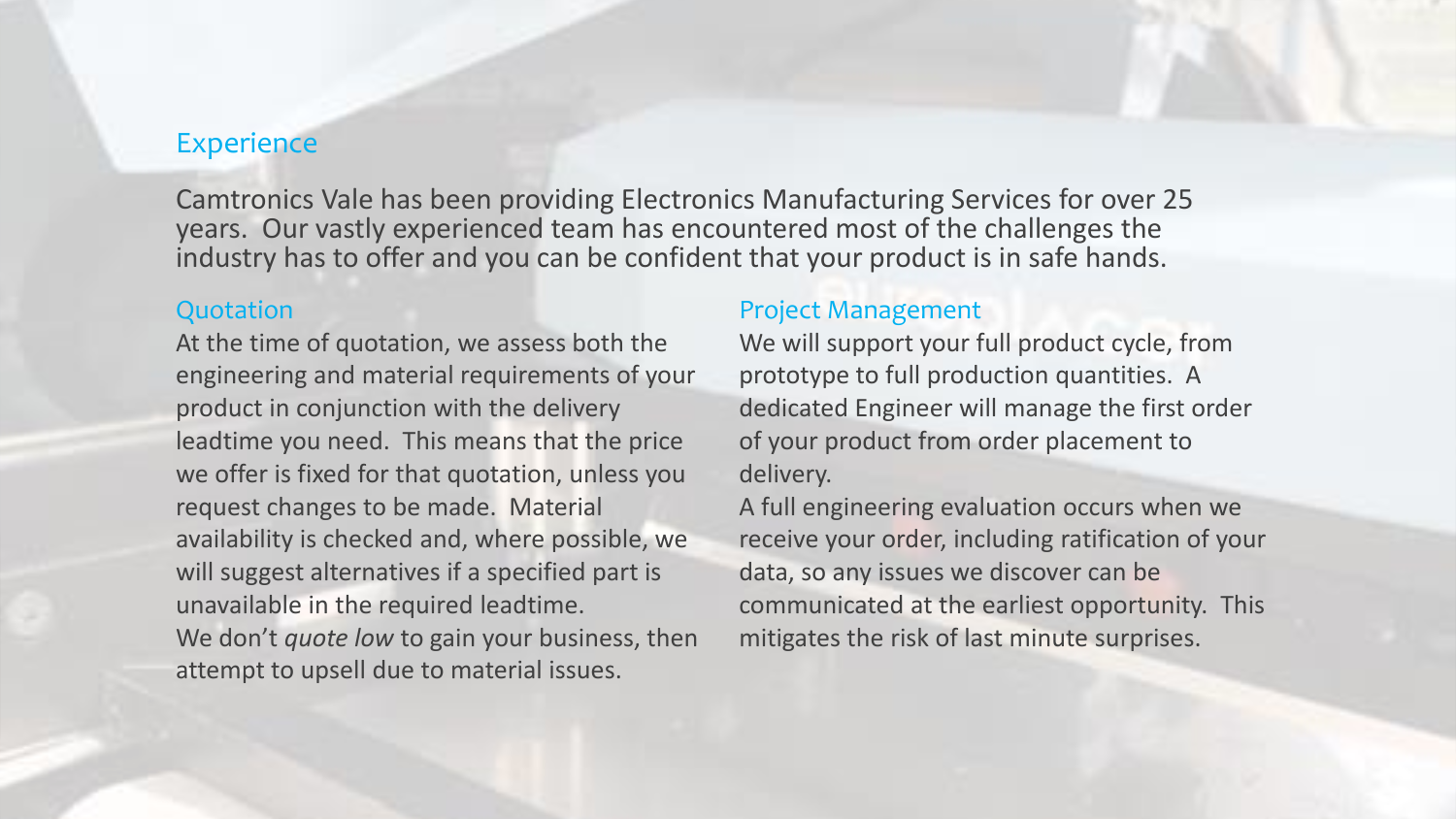## Manufacturing Services

Camtronics Vale provides an extensive range of electronics manufacturing services: Surface mount assembly, hand insertion, wave solder, Automatic Optical Inspection, test, conformal coating and electro-mechanical assembly.

#### **Material**

Our procurement team will source the material required for your build at the optimum leadtime/cost balance.

As a contract manufacturer, we are able to consolidate purchases to access pricing unavailable to individual operations. This buying power allows smaller organisations to compete against larger companies. We are pleased to accept projects based on a full procurement, free issue or combination basis.

All orders and their procured material requirements are driven and controlled by our MRP system.

## **Quality**

We use a Quality Management System accredited by SGS to ISO9001:2015. It is at the heart of all our processes. Our objective is to conform to your requirements in all aspects of our relationship. Certificate number GB04/61127.

Assemblies are inspected to IPC610 class 2 as standard. Class 3 is optionally available. All surface mount assemblies are 100% inspected with Automatic Optical Inspection, in addition to manual inspection by a real human being. ErsaScope optical inspection is employed on BGA devices. X-ray inspection is also available.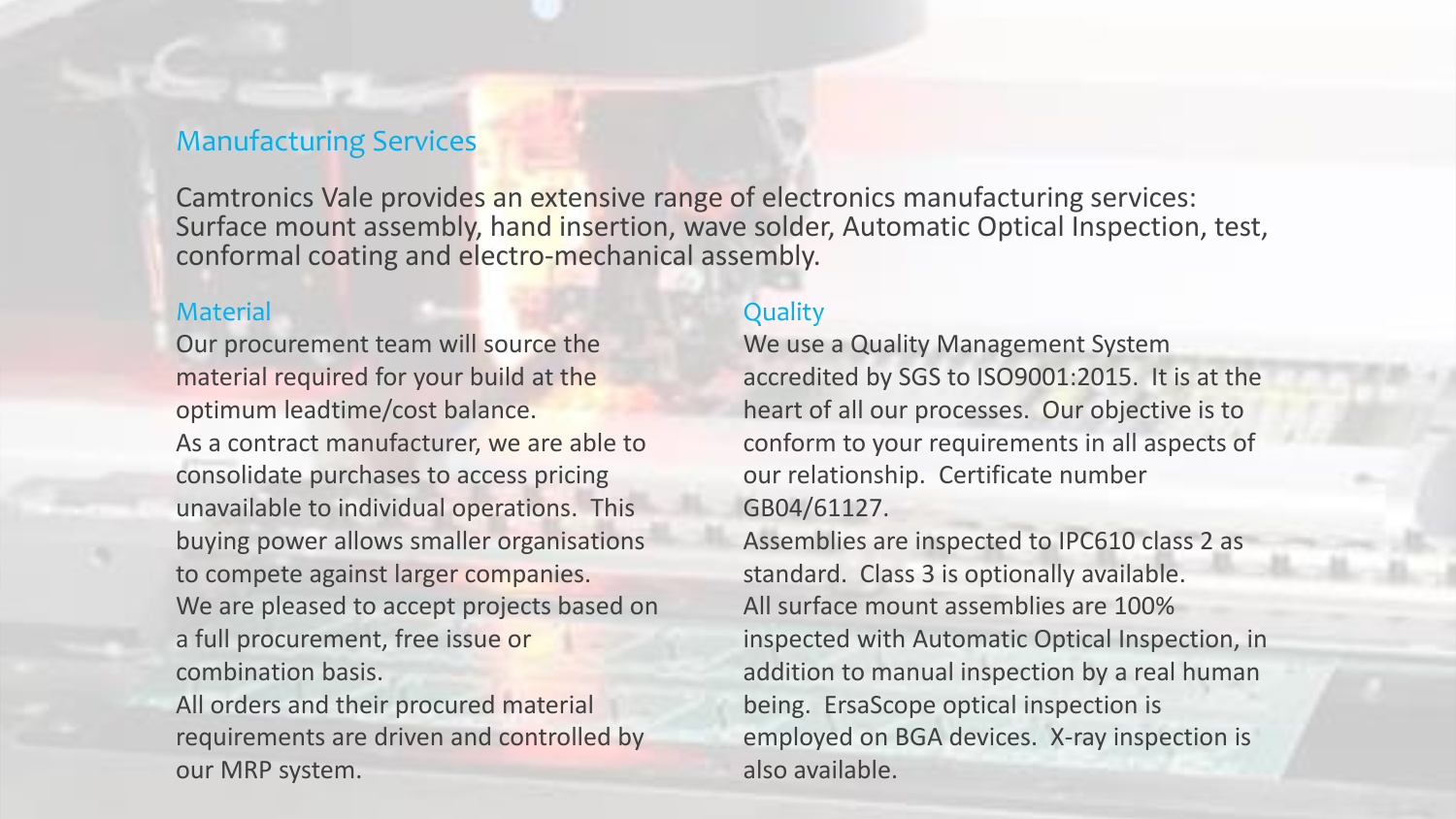## **Technical**

If your products are complex, a strong technical focus ensures that we can build the most demanding circuits:

- $\checkmark$  Stencil design, including stepped thicknesses if required
- $\checkmark$  Fully automatic vision aligned solder paste printing
- $\checkmark$  Massive (264 x 8mm) feeder capacity (for large line-count BoMs)
- $\checkmark$  01005 to large odd-form devices up to 100mm
- BGA, LGA, QFN, DFN, CSP etc.
- Board sizes up to 460 x 500mm
- $\checkmark$  KIC Thermal profiling of all SMT projects
- AOI of all SMT assemblies
- $\checkmark$  Washable or no-clean process
- $\checkmark$  RoHS compliant or leaded assembly
- Lead-free wave solder
- Hand insertion
- Functional test
- Conformal coating
- $\checkmark$  Mechanical assembly
- Flexible packaging to meet your production requirements